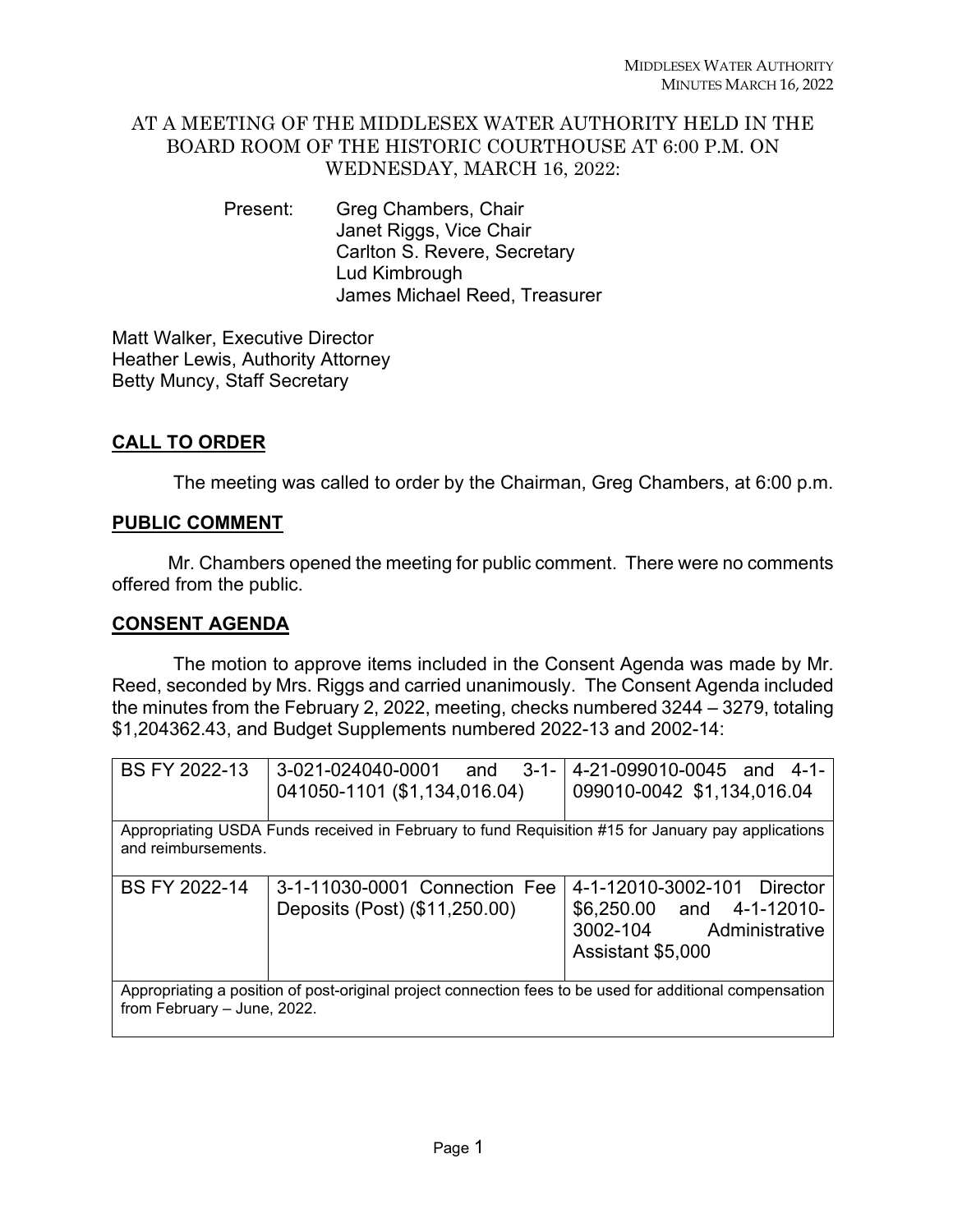### **REPORTS FROM OFFICERS AND STAFF**

### *Construction Update:*

Charlie Beam, Project Manager with Bowman Consulting, presented updates on each construction phase. Mr. Beam announced that Phases 1A, 1B & 2 were complete, were in service and funding closed out. Phase 3A will probably be completed next week and attempts were being made to bundle a Department of Health inspection with it and Phase 3B. The Department of Health should be able to issue temporary operations permits while the remaining punch list items are being completed.

Mr. Beam reported that he has been working with the contractor for Phase 4 to accelerate their schedule. Bowman representatives have proposed a sub-phasing plan for completion of Phase 4 so that individual areas could be brought on-line without waiting for the entire phase to be completed. Without a phasing plan, there is no way the entire Phase 4 would meet the completion schedule. The phasing plan would be proposed to the Department of Health representatives when they come for the next inspections. Sub-phases proposed are as follows:

- A Main trunkline (General Puller Hwy)
- B Fishing Bay/Stove Point
- C Roads on north side of Route 33
- D Roads on south side of Route 33
- E Stingray Point

Phase 3B has to be on-line to be able to flush all the lines, which should be by the end of the month. In the meantime, there will be water available from 3A and Phases 4A and 4B should be able to be pressure tested and meters set. The phasing plan for Phase 4 still needs the contractor's buy-in and approval from the Department of Health. With this plan, Mr. Beam anticipates the entire project to be completed by the end of June.

Work is being coordinated with the electrical work Dominion Power is doing, especially in the area of Bucks View Lane, where Dominion is installing underground lines. Mr. Beam stated that he is coordinating schedules with Brian Horsley from Dominion, and the water contractors should be well out the way by the time Dominion prepares to do their work.

### *Outstanding Connection Fees:*

Mrs. Muncy reported that \$2,125,310.00 in connection fees had been collected since the payment made to USDA in July. To date, there is \$\$723,965 remaining due from 152 subscribers.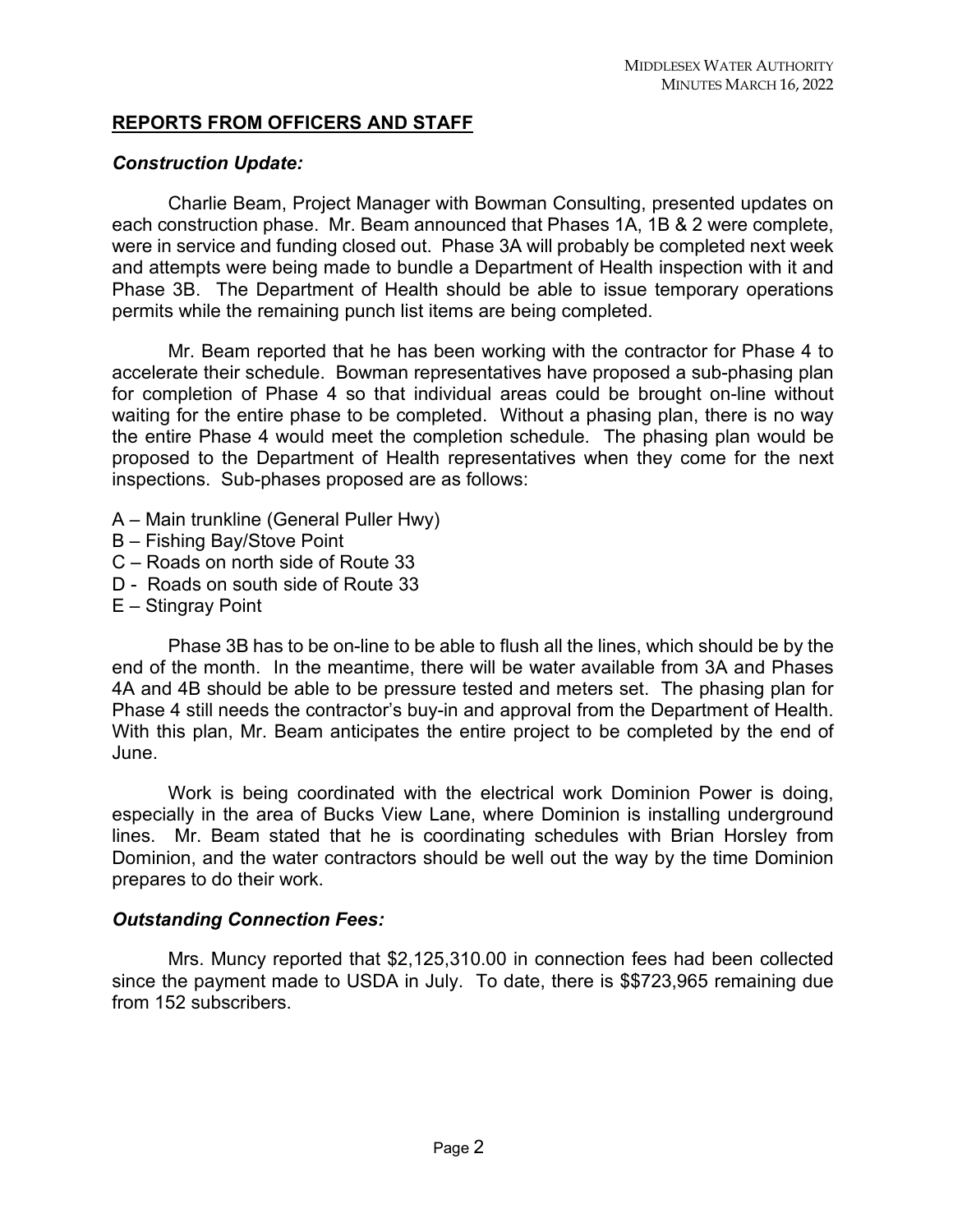### **UNFINISHED/NEW BUSINESS**

#### *Easement Acquisition:*

Mrs. Lewis reported that the number of easements needed from known property owners is down to 7 and the number of private road easements is down to 15.

The motion to endorse retroactive approval authorizing the Chair or Vice Chair to accept and sign the easement agreement for Dove Haven Section A and to accept and sign the settlement agreements for the following properties, at costs of \$700 or less was made by Mr. Revere, seconded by Mr. Kimbrough and carried unanimously: Temporary easements for Tax Map numbers 41-24, 40-32-1, 41-25-A-7, 41-25-A-7A, 41-25-A-7B.

#### *Acceptance Letters:*

Mr. Chambers noted that he had signed letters accepting portions of the project – Phases 1A, 1B and 2. The motion to endorse retroactive approval for the Chairman to sign the acceptance letters was made by Mrs. Riggs, seconded by Mr. Revere and carried unanimously.

Mr. Chambers noted that there would be a desire to sign additional letters for Phases 3A and 3B, contingent upon approval of a punch list, prior to the next meeting.

### *Request for a Larger Connection:*

SHM Stingray LLC (Safe Harbor Marina), a current subscriber with a 1" connection has requested that their service be increased to a 2" connection at the original fee in effect at the time that the original contract was signed. The motion to accept an amendment to the subscriber agreement to increase the connection size to 2" at Tax Map 41-161, with the subscriber being required to pay a total of \$40,000, with the original \$12,500 paid applied to the total, and requiring the payment of recording fees for recording the amendment, was made by Mr. Revere, seconded by Mrs. Riggs and carried unanimously.

#### *Grey's Point – Double Check Valve :*

As information, representatives of the Grey's Point Campground had informed the Authority that they needed to install a double check valve backflow preventor device and they asked to be able to install it within the Authority's meter vault. The connection was designed by Wayne Savage, of Bay Design Group. Verbal authorization for the installation was already granted by the Chairman and Director after conferring with Mr. Beam and Mr. Finch, the MWA Operator.

#### *Operating Pressures:*

Christ Church School was connected to the system over their spring break. Mr. Beam found isolation valves that Mr. Gunn, head of the Christ Church Maintenance